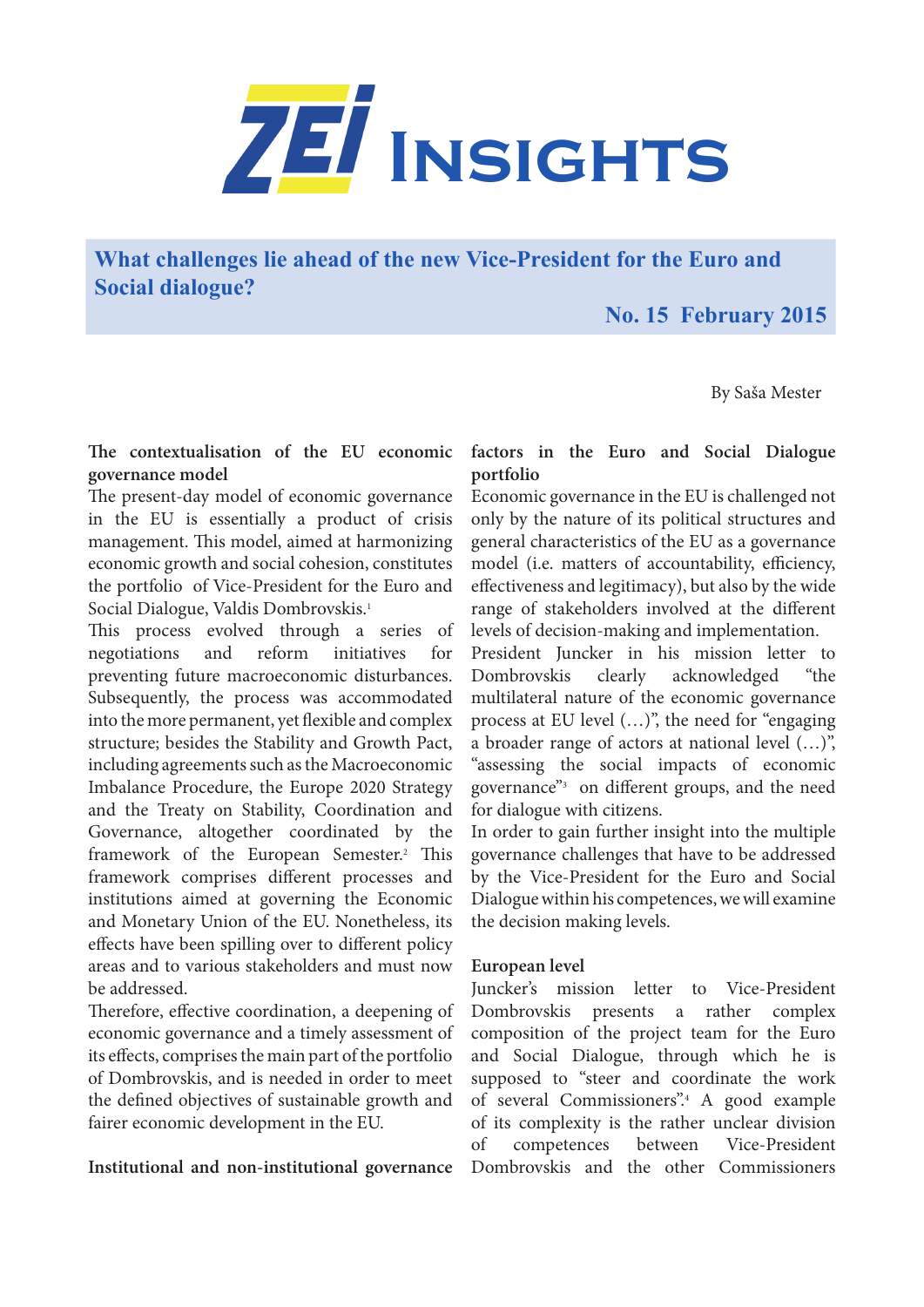inside the project team. Broad descriptions of the organizational concept as cultivating "a spirit of collegiality and mutual dependence" and the Vice-President's task to "steer and coordinate  $(...)^{v_5}$  leave room for different interpretations. These interpretations of concrete responsibilities may produce various uncertainties, resulting in a lack of accountability.

As the Commission's cooperation with the other EU institutions is crucially important, the Vice-President has to strive to promote enhanced communication and cooperation with the European Parliament, European Council and Council of the EU.<sup>6</sup> The relationship with the European Parliament, being "the source of democratic legitimacy"7 for the EU Commission is particularly important and the Vice-President's experience as a MEP could provide a good basis for improving much-needed political cooperation.

Representation and coordination of economic governance and the steering reforms for a deeper and fairer EMU, being the core of his mandate, require particularly productive collaboration with the European Central Bank in order to attain mutually beneficial goals.<sup>8</sup>

Last, but definitely not least, the Vice-President's dual mandate requires addressing other supranational and intergovernmental assemblies, (e.g. Euro summit, the Euro Group) and noninstitutional bodies (e.g. the Tripartite Social Summit), outside of EU institutions, further stressing the complexity of the posed challenges.

# **National level**

Surely, the main challenge at the national level relates to the implementation process. President Juncker emphasized the need to "focus energy and efforts on ensuring effective implementation and follow-up on the ground".

One way of ensuring effective implementation in the respective portfolio would be to cultivate permanent dialogue and understanding with national governments and parliaments (especially in the Euro area) in order to obtain support for new initiatives. At the same time, providing significant enhancement of ownership<sup>10</sup> of the economic governance process by the Member States would improve the efficiency in the national decisionmaking and administrative bodies.

During the last few years multiple national concerns and demands emerged as a result of the increasingly pervading impact of economic governance on national economies and societies. Some EU countries outside the Eurozone are still afraid that they might be excluded from important decision-making<sup>11</sup> and such concerns will have to be addressed by the Vice-President and his project team and accommodated properly in order to preserve momentum for deeper reforms.

# **Subnational level**

Finally, support from EU citizens is essential for deepening economic reforms and ensuring, never more needed, democratic legitimacy. The quest for social fairness and the need for accurate social impact assessments of economic governance measures requires individuals and groups to be informed and consulted about new initiatives and current policies,.

### **Is there a capabilities-expectations gap?**

What the EU needs in its economic governance is "a more democratically legitimate and more accountable structure"<sup>12</sup> that would provide an impetus for more efficient and effective reforms. The question remains: is it possible to successfully 'operate' the Euro and Social Dialogue portfolio towards achieving defined objectives? Having in mind, on the one hand, the complexity and multiplicity of challenges identified and, on the other, the "arsenal" put into hands of Vice-President Dombrovskis and his responsibility for delivering results in respective policy areas.

> **Saša Mester** *is a current ZEI Fellow "Class of 2015"*